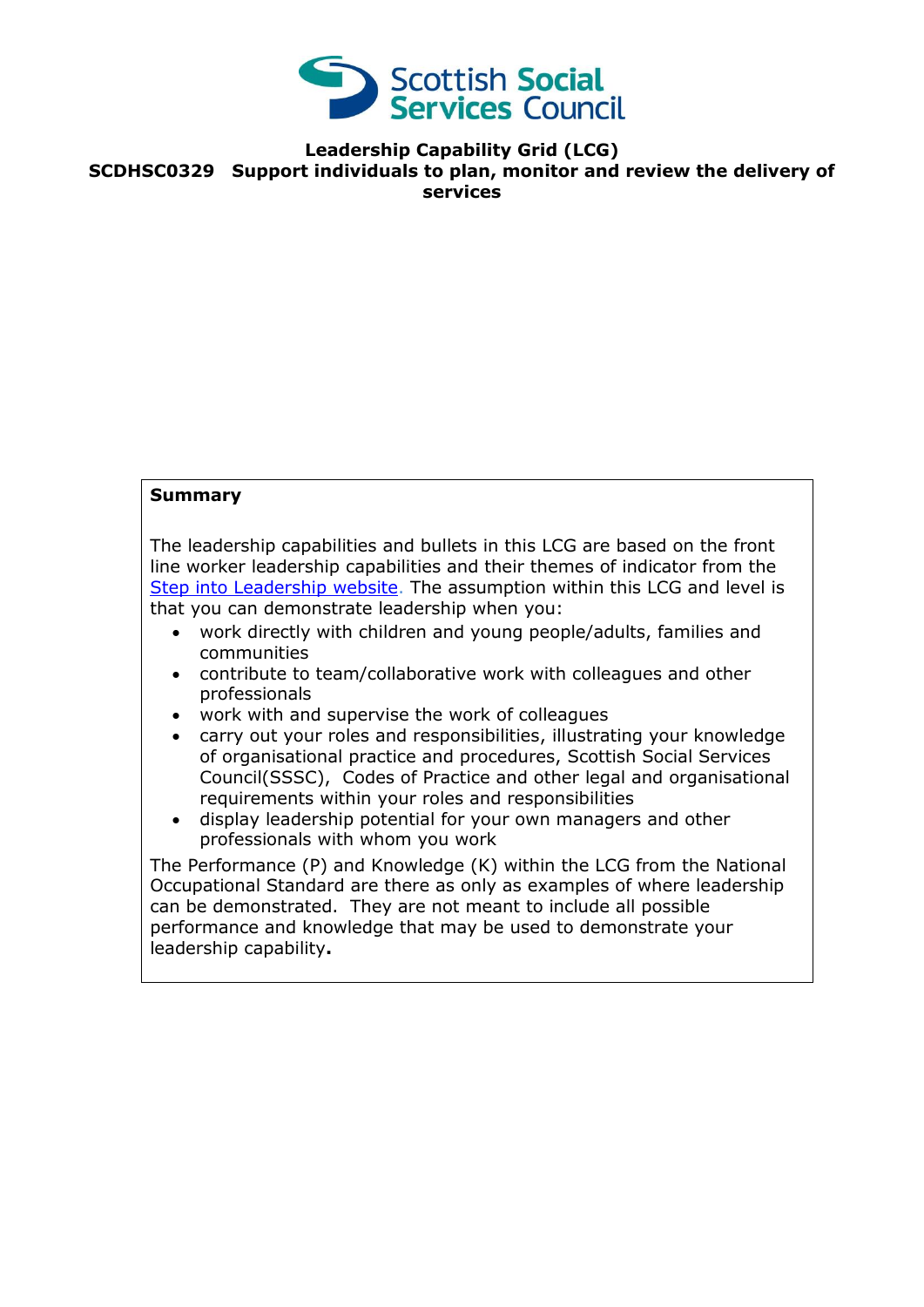

## **Leadership Capability Grid (LCG) SCDHSC0329 Support individuals to plan, monitor and review the delivery of services**

| Leadership<br>capabilities         | When supporting individuals to plan, monitor and review the<br>delivery of services you can demonstrate leadership capabilities<br>by:                                                                                                                                                                                                                                                                                                                                                                                                                                                                                                                                                                                                                                                                                                                                                                          |
|------------------------------------|-----------------------------------------------------------------------------------------------------------------------------------------------------------------------------------------------------------------------------------------------------------------------------------------------------------------------------------------------------------------------------------------------------------------------------------------------------------------------------------------------------------------------------------------------------------------------------------------------------------------------------------------------------------------------------------------------------------------------------------------------------------------------------------------------------------------------------------------------------------------------------------------------------------------|
| <b>Vision</b>                      | Providing a vision for those with whom you work and your organisation<br>when you:<br>• See how best to make a difference when providing active support ( $P1$ -<br>3, 5, 9-10, 12-13, 16-23; K1-5, 11, 16, 24-25, 35-37, 39, 42)<br>• Communicate and promote ownership of the vision when seeking extra<br>support (K20), working with others (P3, 5, 17-23; K 36-37, 39, 42)<br>and recording and reporting (P15, 24-25; K38)<br>Promote social service values through active participation and<br>personalisation (P1-3, 5, 9-10, 12-13, 16-23; K 1-5, 11, 13-19; 28,<br>30, 35-37, 39, 42), when working others (P3, 5, 17-23) and when<br>recoding and reporting ( $P15$ , 24-25; K38)<br>See the bigger picture when demonstrating knowledge and practice of<br>$\bullet$<br>organisational, local and national policies and procedures (P1-3, 5, 9-<br>10, 12-15, 16-24; K6, 8-9, 26-27, 32-34, 38, 43) |
| Self-<br>leadership                | Displaying self leadership when you:<br>Demonstrate and adapt leadership when supporting individuals to plan,<br>monitor and review the delivery of services (P1-3, 5, 9-10, 12-13, 16-<br>24; K23) and overcoming barriers (P20)<br>Improve own leadership by seeking advice (K20) and reflecting on my<br>own leadership capabilities (K23)<br>Take intelligent risks when supporting individuals to plan, monitor and<br>$\bullet$<br>review the delivery of services (P7-8, 16-23; K37-38)<br>Demonstrate and promote resilience (P1-5, 7-8, 10, 12-13, 16-23; K3,<br>4, 19, 30)<br>Challenge discrimination and oppression ( $P$ 4, 19; K 1, 4, 30)                                                                                                                                                                                                                                                        |
| <b>Motivating</b><br>and inspiring | Motivating and inspiring others when you:<br>• Inspire people by personal example (P1-3, 5, 7-10, 12-13, 16-23; K14-<br>20)<br>• Recognise and value the contribution of others ( $P1-3$ , 5, 7-10, 12-13,<br>16-23; <b>K</b> 9-10, 20)<br>• Support the creation of a learning and performance culture (P6, 10, 17;<br>$K16-20, 23, 36)$                                                                                                                                                                                                                                                                                                                                                                                                                                                                                                                                                                       |
| <b>Empowering</b>                  | Empowering people when you:<br>Enable leadership at all levels (P1-3, 5, 7-10, 12-13, 16-23; K8-9, 16-<br>20)<br>Support the creation of a knowledge and management culture ( $P_6$ , 10,<br>17; K16-20, 23; 36)<br>• Promote professional autonomy (P1-3, 5, 9-10, 12-13, 16-23; K16-20,<br>$23 - 25, 42 - 43)$<br>Involve people in development and improvement ( $P1-3$ , 5, 7-10, 12-13,<br>16-23; K16-20, 36-37, 39)                                                                                                                                                                                                                                                                                                                                                                                                                                                                                       |